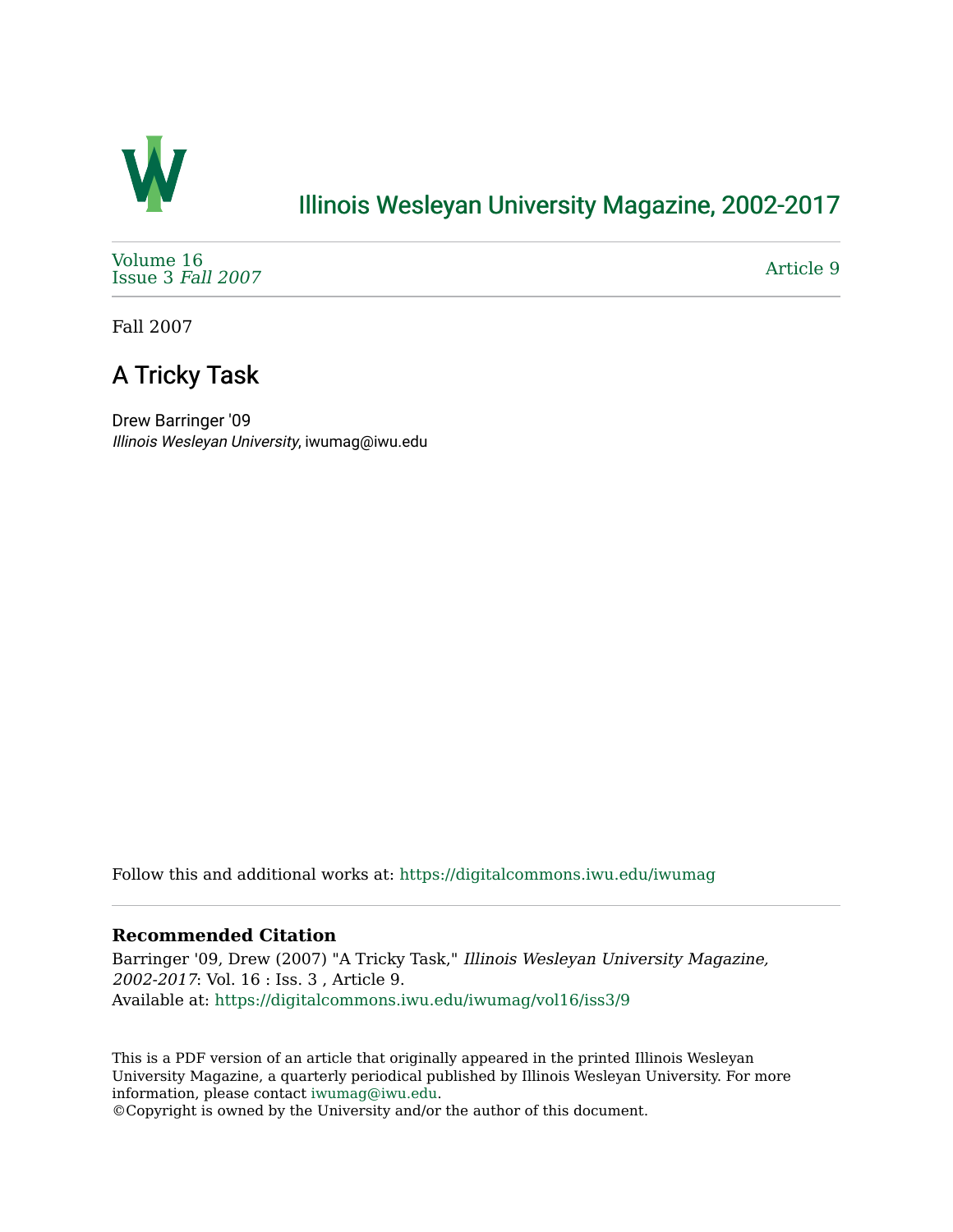# A Tricky Task

#### **At the FedEx Institute, Shaye Mandle '93 bridges the gap between business and education.**

Shaye Mandle '93 has spent most of his career advancing the cause of integrating education, technology and business to stimulate economic development. Now he'll have a chance to make his biggest impact yet as the new executive director of the FedEx Institute of Technology at the University of Memphis.

Opened in 2003, the FedEx Institute is a 95,000 square-foot facility that is home to 150 faculty members, researchers and staff who collaborate in areas such as artificial intelligence, biotechnology, geospatial analysis, multimedia arts and nanotechnology. As a place where science, business and industry intersect for advanced research, the institute has "become sort of a front door for the University of Memphis," says Mandle, who started his new job in July after moving to the Memphis area with his wife, Sunny Johnson Mandle '93, and their two children.

The University of Memphis' growing prominence in several fields of research



attracted Mandle to the job. He was also impressed by the partnerships the FedEx Institute has developed with top private companies such as AutoZone, Cisco Systems, Steelcase, BellSouth, Comcast Cable and Methodist Le Bonheur Healthcare.

"The University of Memphis is positioned for some great things," Mandle says. "There are tremendous research capabilities and pretty extraordinary opportunities to capitalize on what they're doing. Technology commercialization is a fairly new endeavor for the university and the region.

"One of my goals is to sit down with members of the community and get a handle on the issues here and to do an analysis of where the holes are that the university can help with," he continues. "Initially, I want to build relationships; then, produce tangible success stories."

Mandle realizes that balancing politics and business with the institute's essential educational mission can be a tricky task — but one for which his past experiences have uniquely prepared him.